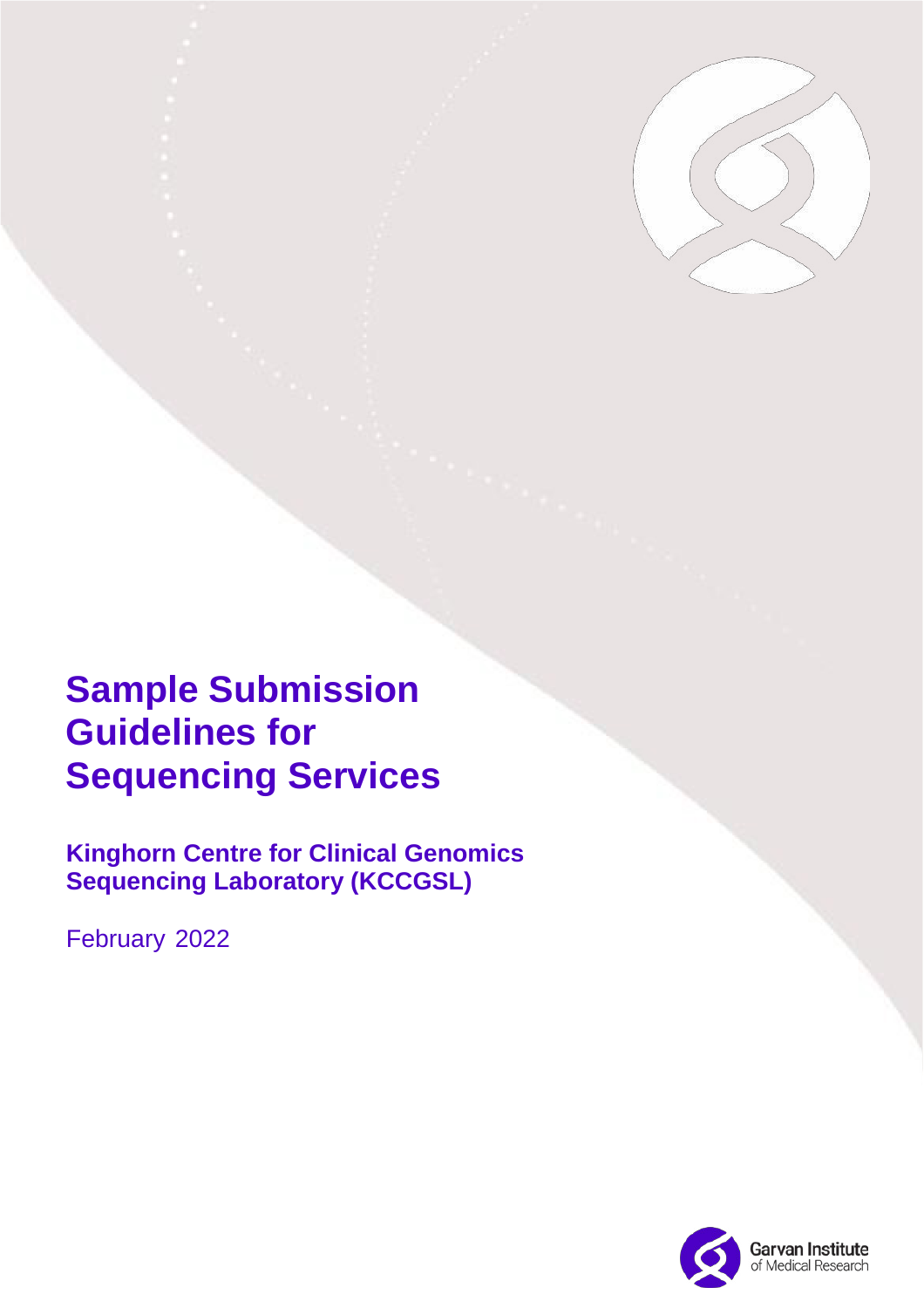## **Instructions for submitting samples**

Sequencing is performed by the Kinghorn Centre for Clinical Genomics Sequencing Laboratory (KCCGSL), a wholly owned and operated unit of the Garvan Institute of Medical Research located at 370 Victoria Street, Darlinghurst NSW 2010. To get started with your project, please follow the process below.

#### **Overview of sample submission process**



- 1. Contact the customer support team to discuss your project via:
	- a. Email: kccgseq@garvan.org.au
	- b. In person: on level 7 at The Kinghorn Centre for Clinical Genomics Sequencing Laboratory
- 2. Receive a quote via email
- 3. Notify the KCCGSL team of quote acceptance by emailing confirmation and a purchase order (PO) PDF to kccgseq@garvan.org.au
- 4. Receive login details to the KCCGSL Customer Portal: https://apps.kccg.garvan.org.au/sample- submission-x/#/home
- 5. Receive email with link to manifest
- 6. KCCGSL-supplied FluidX barcoded tubes will be posted to your provided shipping address
- 7. Fill in and submit the manifest
- 8. Wait for 'Manifest Accepted' email
- 9. Aliquot your samples into the KCCGSL-supplied FluidX barcoded tubes
- 10. Submit samples to KCCGSL along with manifest label as per shipping requirements below (page 8)

#### **Sample preparation requirements**

The input sample quality and quantity (DNA/RNA or library) are critical determinants for the success of a sequencing run and the subsequent generation of robust sequencing data.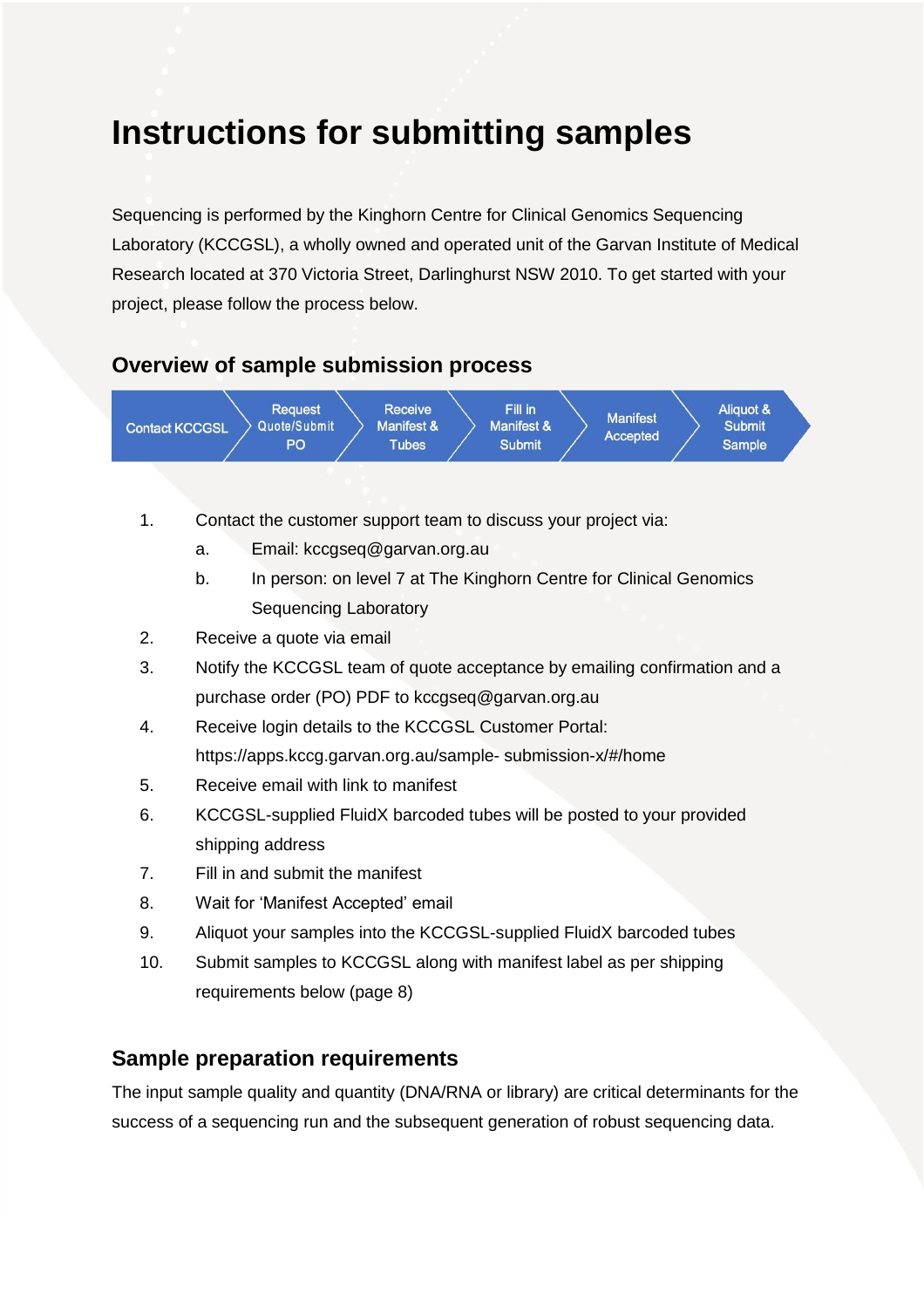Samples that do not pass the following requirements, as assessed using our in-house QC protocols, may continue to be processed (at risk) or removed from processing. Our team will provide information regarding such samples to the project lead/coordinator.

Given the nature of specific sample types e.g. FFPE tissue or submitted libraries, the laboratory cannot guarantee QC performance for library or sequencing results derived from these specimen types. To assist with the optimal performance of your samples, please notify our customer support team if any of the below submission requirements cannot be met for your samples, and/or if there are special requirements for the handling of your samples.

### **Genomic DNA**

- **DNA should be extracted using Qiagen DNeasy/Tissue Extraction kits or equivalent**
- **Samples must be pure, intact, and of high molecular weight**
- **Samples must be free of contaminating nucleic acids**
- **Samples must not be amplified (PCR, WGA, MDA etc.)**
- **DNA should be submitted in Qiagen Elution Buffer (EB), Illumina Resuspension** Buffer (RSB) or similar 10mM Tris/1 mM EDTA
- Sample concentration must be obtained using a fluorometric assay specific to dsDNA (e.g. Picogreen, Qubit BR assay)
- **Sample quality to be assessed prior to submission, preferably using a Bioanalyzer,** LabChip GX or similar

| <b>Protocol</b>            | Vol. | <b>Insert Size</b> | A260:280 | <b>Total</b> |
|----------------------------|------|--------------------|----------|--------------|
|                            | (UL) |                    |          |              |
| WGS: KAPA Hyper            | 100  | 400 bp             | $>=1.8$  | $>=1.2$ ug   |
| <b>PCR-Free Library</b>    |      |                    |          |              |
| <b>Preparation Kit</b>     |      |                    |          |              |
| WGS: Illumina              | 80   | 450 <sub>bp</sub>  | $>=1.8$  | $>=1.2$ ug   |
| <b>DNA PCR-Free</b>        |      |                    |          |              |
| Prep Kit                   |      |                    |          |              |
| <b>WGBS: ACCEL - NGS</b>   | 100  | 350 bp             | $>=1.8$  | $>=0.5$ ug   |
| Methyl-Seq DNA Library Kit |      |                    |          |              |

Samples must meet the following specifications (QC Metrics):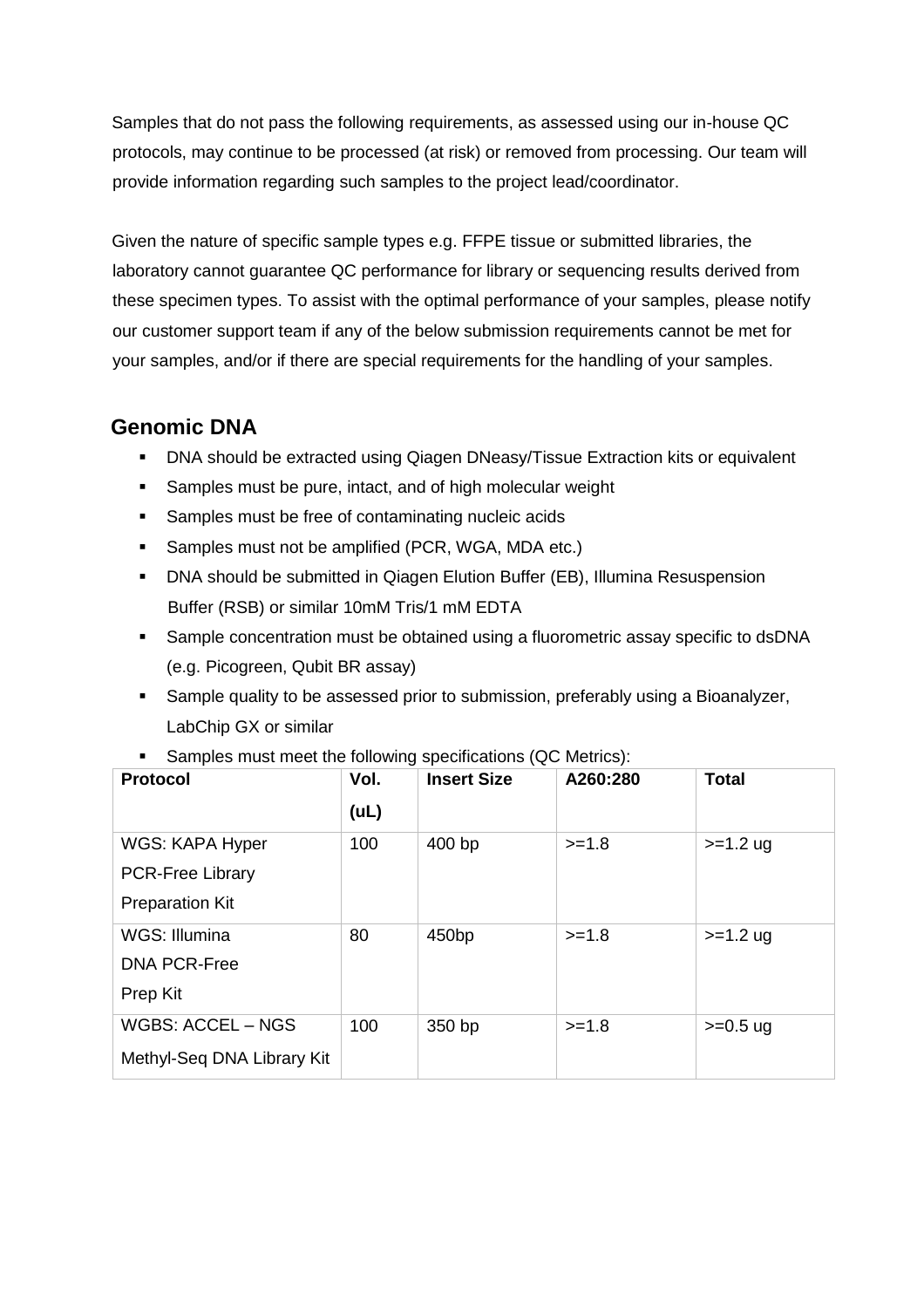## **RNA (Total RNA, mRNA)**

- **Samples should be extracted using Qiagen RNeasy Extraction Kits or similar.**
- RNA must be submitted in DNase/RNase free water
- Sample concentration must be obtained using a fluorometric assay specific to RNA (e.g. Qubit RNA assay)
- **Sample quality must be assessed prior to submission, preferably using a** Bioanalyzer, LabChip GX or similar
- Samples must meet the following specifications (QC Metrics):

| <b>Protocol</b>                                          | Vol. (uL) | Conc.<br>(ng/uL) | <b>RIN</b> | A260:280 | <b>Total</b> |
|----------------------------------------------------------|-----------|------------------|------------|----------|--------------|
| KAPA RNA HyperPrep Kit<br>with<br>RiboErase* / KAPA mRNA | $20 - 30$ | $50 - 100$       | $>= 7.0$   | $>=2.0$  | $>=1.5$ ug   |
| HyperPrep Kit                                            |           |                  |            |          |              |

\* Only compatible with Human, Mouse and Rat. RiboErase method can also be used for degraded RNA samples (RIN <7.0) or FFPE samples. Please consult with customer support team for low quality RNA samples.

## **Submitted Libraries NovaSeq**

#### **6000 platform**

The following table can be used as a guide for the submission requirements of pooled submitted libraries. Please contact the customer support team to discuss submitted library projects in detail before submitting to ensure optimal sequencing results are achieved for the project.

| <b>Pooled libraries (Standard Mode)</b> | Minimum Vol. | <b>Minimum Conc.</b> |
|-----------------------------------------|--------------|----------------------|
|                                         | (UL)         | (nM)                 |
| SP/S1 Flow cell (per flow cell)         | 130          |                      |
| S2 Flow cell (per flow cell)            | 200          |                      |
| S4 Flow cell (per flow cell)            | 350          |                      |

| Pooled libraries (XP<br>Mode) | for 1 lane | for 2 lanes | for 3 lanes | Min. Vol. (uL)   Min. Vol. (uL)   Min. Vol. (uL)   Min. Vol. (uL)   Min. Conc.  <br>for 4 lanes | (nM) |
|-------------------------------|------------|-------------|-------------|-------------------------------------------------------------------------------------------------|------|
| SP/S1 Flow cell               | 35         | 60          | <b>NA</b>   | <b>NA</b>                                                                                       |      |
| S2 Flow cell                  | 40         | 65          | <b>NA</b>   | <b>NA</b>                                                                                       | 4    |
| S4 Flow cell                  | 50         | 85          | 120         | 150                                                                                             | 4    |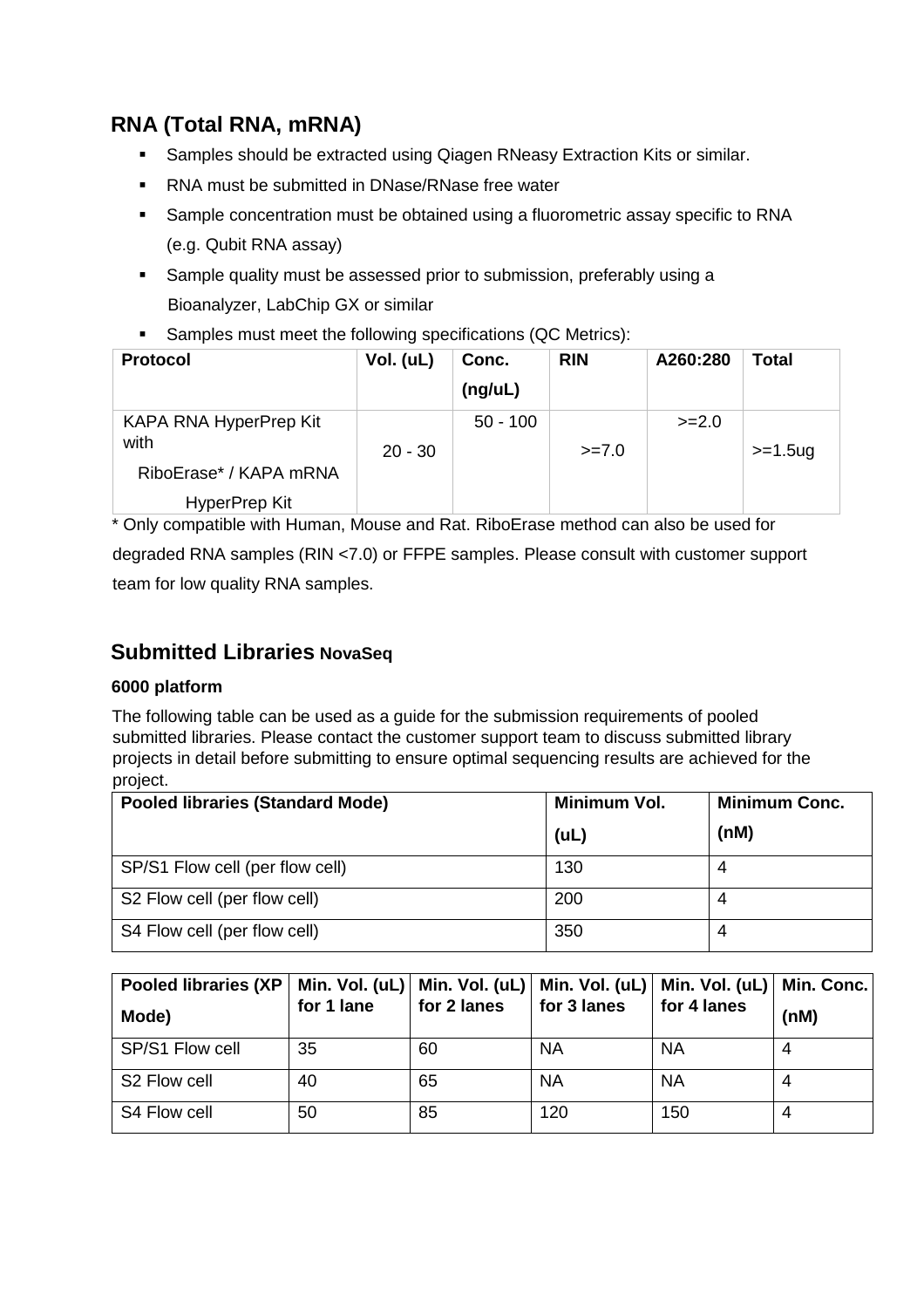#### **NextSeq 550**

| <b>Pooled libraries</b>               | Minimum Vol. | <b>Minimum Conc.</b> |
|---------------------------------------|--------------|----------------------|
|                                       | (UL)         | (nM)                 |
| High Output Flow cell (per flow cell) | 20           |                      |
| Mid Output Flow cell (per flow cell)  | 20           |                      |

## **Manifest and tubes**

Customers must fill-in the online electronic manifest via the KCCGSL Customer Portal detailing sample characteristics. Customers must transfer samples into the provided FluidX 2D barcoded tubes and ensure the caps are sealed tightly.

- The manifest is pre-filled with the associated tube barcode(s), providing a unique identification code for each submitted sample. Please ensure that sample details for each barcode matches the sample aliquoted into that tube. In addition, ensure all the necessary details are filled out prior to submitting the manifest.
- KCCGSL will, within a reasonable time period of manifest receipt, review the manifest against the quote and either:
	- $\checkmark$  Approve the manifest  $\checkmark$  Decline the manifest and cancel the order; or  $\checkmark$  If the manifest is identified as non-conforming, KCCGSL will contact the submitting team/individual and seek agreement for KCCGSL to issue a revised quote (which may be subject to special conditions which will be specified).
- If KCCGSL accepts the manifest, we will notify the customer and request the samples be sent to KCCGSL.
- KCCGSL will, within a reasonable time period of sample receipt, inspect the samples in accordance with these guidelines and either:
	- $\checkmark$  Accept the samples  $\checkmark$  Decline to accept the samples and cancel the order  $\checkmark$  Decline to accept the samples and hold the order pending receipt of further information or further samples; or
	- $\checkmark$  If the samples are identified as non-conforming, contact the submitting team/individual to seek agreement for revised sample acceptance; this is subject to special conditions which may be specified in a revised quote (failing agreement, KCCGSL may decline to accept the samples and cancel the order).
- Samples sent in any container other than the FluidX 2D barcoded tubes provided by KCCGSL must be arranged prior to sending the samples. We cannot accept samples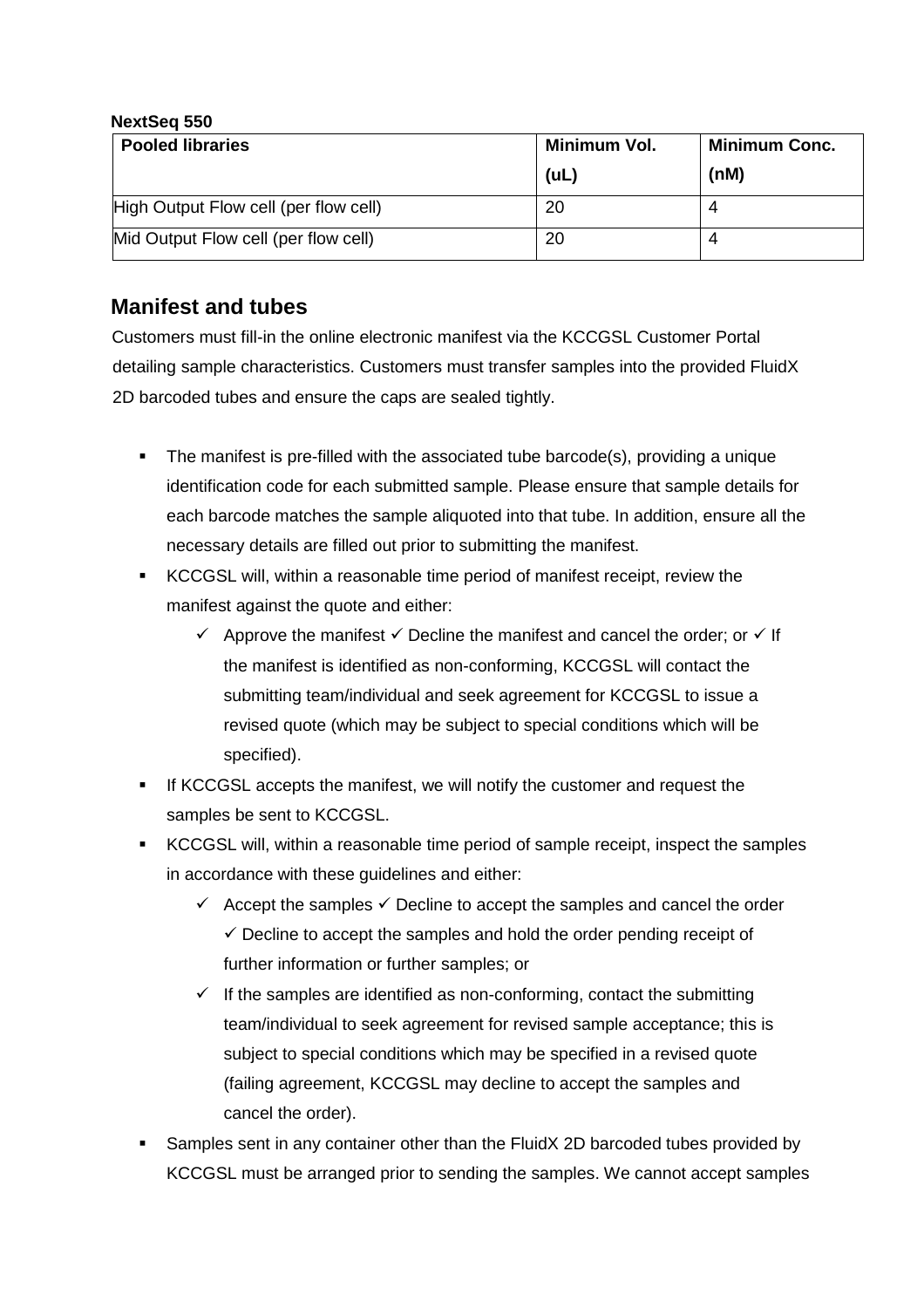until we have received and approved the corresponding manifest. You will receive an email notification advising you to prepare your samples for shipment.

#### **Disclaimer**

KCCGSL rigorously tracks the identity of submitted samples throughout all stages of testing based on the FluidX tube 2D barcode, and information provided by the customer on the accompanying online manifest, to ensure that we always deliver the correct genomics data for the correct sample.

However, for the purposes of providing our services, since KCCGSL has no role in the primary collection and aliquoting of samples, it is assumed that the customer or submitter accepts full responsibility for the correct original identification of all samples submitted to us for testing.

This means that the customer is responsible for ensuring that the correct sample has been aliquoted into the correct tube (e.g. FluidX 2D Barcode Tubes or equivalent) and that this sample matches the sample identity as indicated on the online manifest entered on the KCCGSL submission portal.

## **Turnaround time and delivery**

The turnaround time (TAT), if any is specified in the quote, is inclusive and begins from the day of receipt and approval of samples in the laboratory until data delivery of all data files to the specified recipients. In the event any samples or projects don't meet agreed QC metrics, customers will be notified to seek an agreement on whether/how to proceed, and the subsequent turnaround time will be revised.

| <b>Application</b>                          | Typical TAT for return of FASTQ (up to) |
|---------------------------------------------|-----------------------------------------|
| <b>Whole Genome Sequencing</b>              | 6 weeks                                 |
| <b>Submitted Libraries</b>                  | 6 weeks                                 |
| RNA Sequencing (Transcriptome)              | $6$ weeks <sup>1</sup>                  |
| Oncology Panel (TSO500)                     | 10 weeks $2$                            |
| Whole Genome Bisulphite Sequencing          | 10 weeks                                |
| Additional Bioinformatics to FASTQ delivery | Consult with KCCGSL <sup>3</sup>        |

<sup>1</sup> TAT if the RNA-seq project occupies a full flow cell. Turnaround time may be extended for projects only partially occupying a flow cell (e.g. single lane)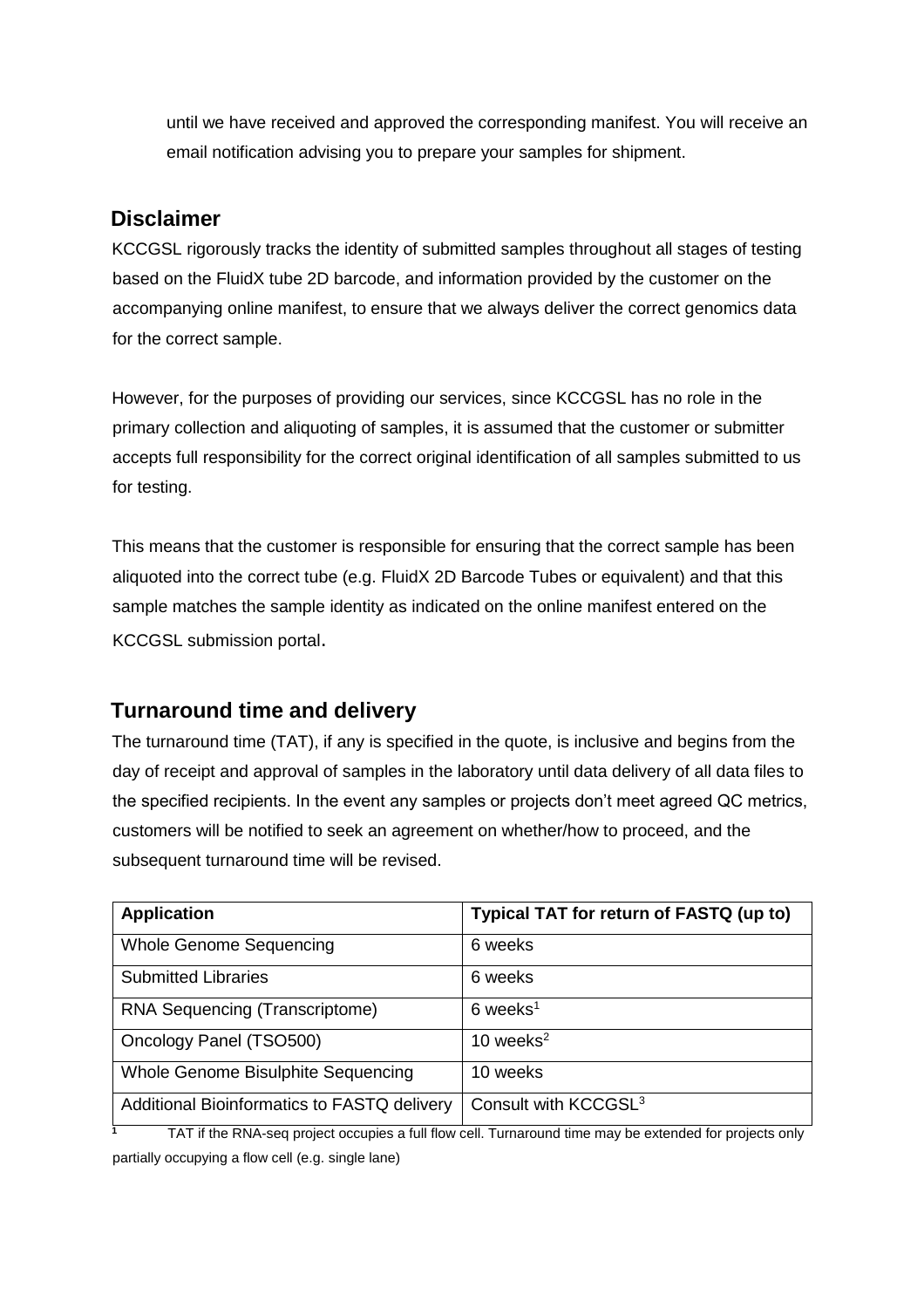**<sup>2</sup>** Up to 10 weeks for TSO500 oncology panel results pending sample batch size, also utilises complete flow cell **<sup>3</sup>** Up to an additional week required for each additional bioinformatics pipeline e.g. gVCF for WGS will require an additional week and gVCF + structural variants will require 2 weeks.

Faster turnaround times can be arranged under special circumstances and should be discussed with members of the KCCGSL team upon initial enquiry.

## **Provision and retention of data files**

- Data files generated from the samples submitted will be made available through a cloud-based platform. Additional delivery methods e.g. storage media devices can be arranged at additional cost.
- If the data files are to be made available to the customer on a cloud-based platform, the customer must authorise Garvan to provide the data files to the provider of that cloud-based platform.
- Garvan will retain the data files for a period of 90 days from the date of delivery (retention period). If the customer does not receive the data file or the data file is otherwise unavailable to the customer on the relevant data delivery platform, the customer is responsible for contacting Garvan within the retention period to request that the data file be delivered again. Garvan may not be able to provide data files after the retention period. Any data files provided after the retention period will be at an additional cost to the customer.
- Delivery of the data file is undertaken or facilitated by third-parties and Garvan is not liable to the customer for the performance or non-performance of any such third-party in respect to the delivery of, or failure to deliver, the data file.
- Where the customer selects the cloud-based platform option for delivery of the data file, Garvan will be required to disclose personal information relating to the customer's personnel to the cloud-based platform provider to enable delivery of the data file (for example, contact details necessary to create an account). The customer must ensure personnel consent to such personal information being provided.
- All personal information will be handled by the cloud-based platform in accordance with their privacy and online security policy. Please note, the Garvan has not taken steps to ensure the cloud-based provider doesn't breach the Australian Privacy Principles.
- **Data Delivery Platform** means a cloud-based platform for transfer and/or storage of a data file (or physical data storage media if specified in the quote).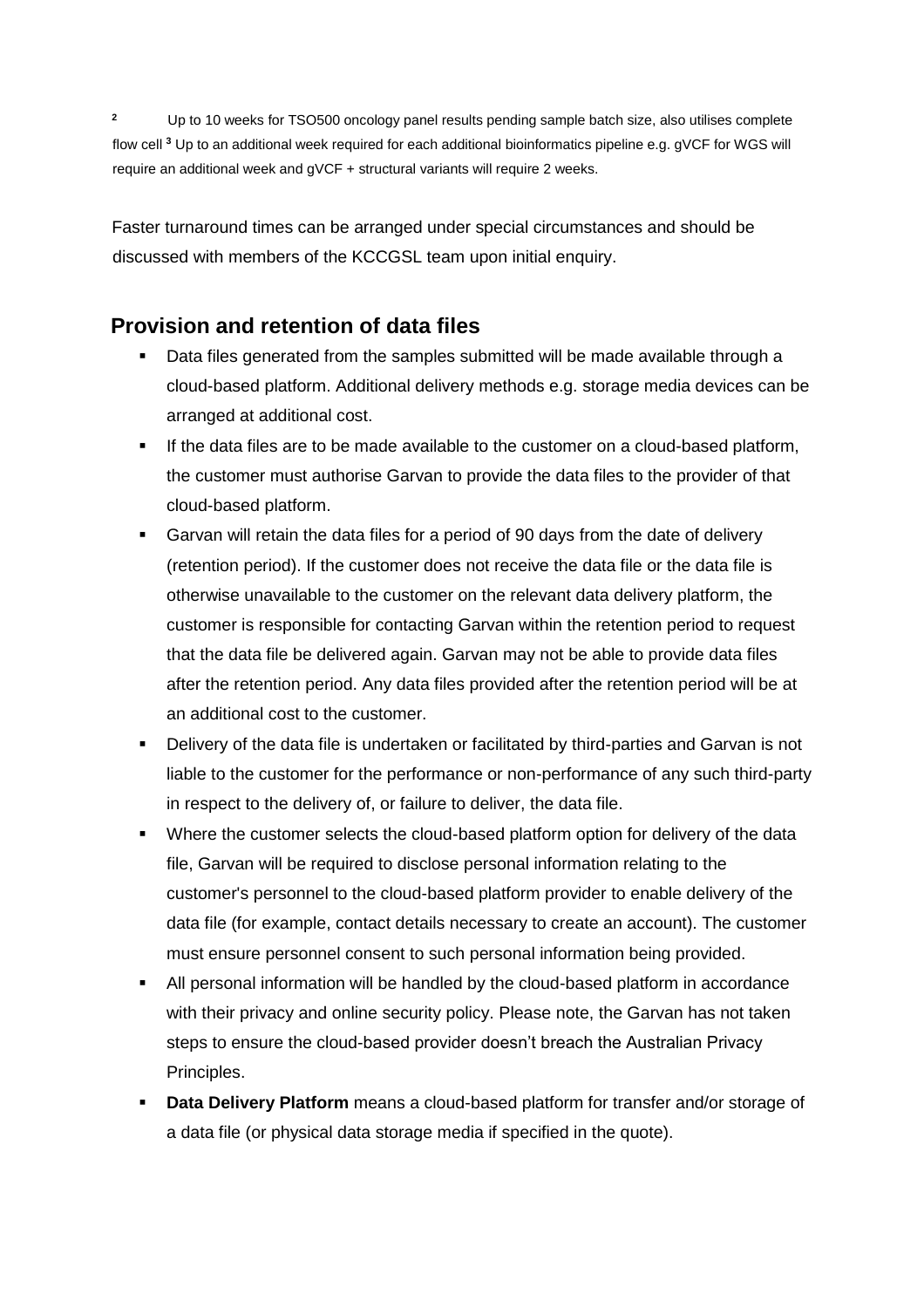**Data File** means FASTQ format of DNA sequence data (or another available data file format agreed with the customer and specified in the quote).

#### **Sample retention**

As per clause 12 of the Terms and Conditions unless otherwise agreed upon in a quote.

#### **Shipping requirements**

- Please ensure that all barcoded tubes sit securely in the FluidX tube rack (if provided) and the lid is locked using the orange clips on the side. Ensure the rack containing the barcoded tubes is packaged in an appropriately rigid shipping container.
- If no FluidX tube rack is provided, prevent damage to your FluidX 2D tubes in transit by ensuring your tubes are stored securely as follows:
- **Place the primary receptacle (FluidX 2Dtube) into a secondary receptacle e.g. tube** rack, Falcon tube or BioBottle
- **Place the secondary receptacle into a tertiary receptacle e.g. padded outer** packaging
- **Package the tertiary receptacle into an appropriately rigid shipping container**
- KCCGSL will provide customers with a shipping label (sent to customer with FluidX tubes) noting the project manifest ID. Please affix this label to the outside of the shipping container.
- DNA samples can be shipped on ice packs (domestic) or on dry ice (international).
- **RNA** samples must be shipped on dry ice.
- **Submitted libraries must be shipped on dry ice.**
- Attach the provided shipping label addressed to KCCGSL as per below:

ATTN: KCCG Sequencing Laboratory Garvan Institute of Medical Research Precinct Loading Dock West Street (off Burton Street) Darlinghurst NSW 2010 Australia Phone: +61 2 9355 5763